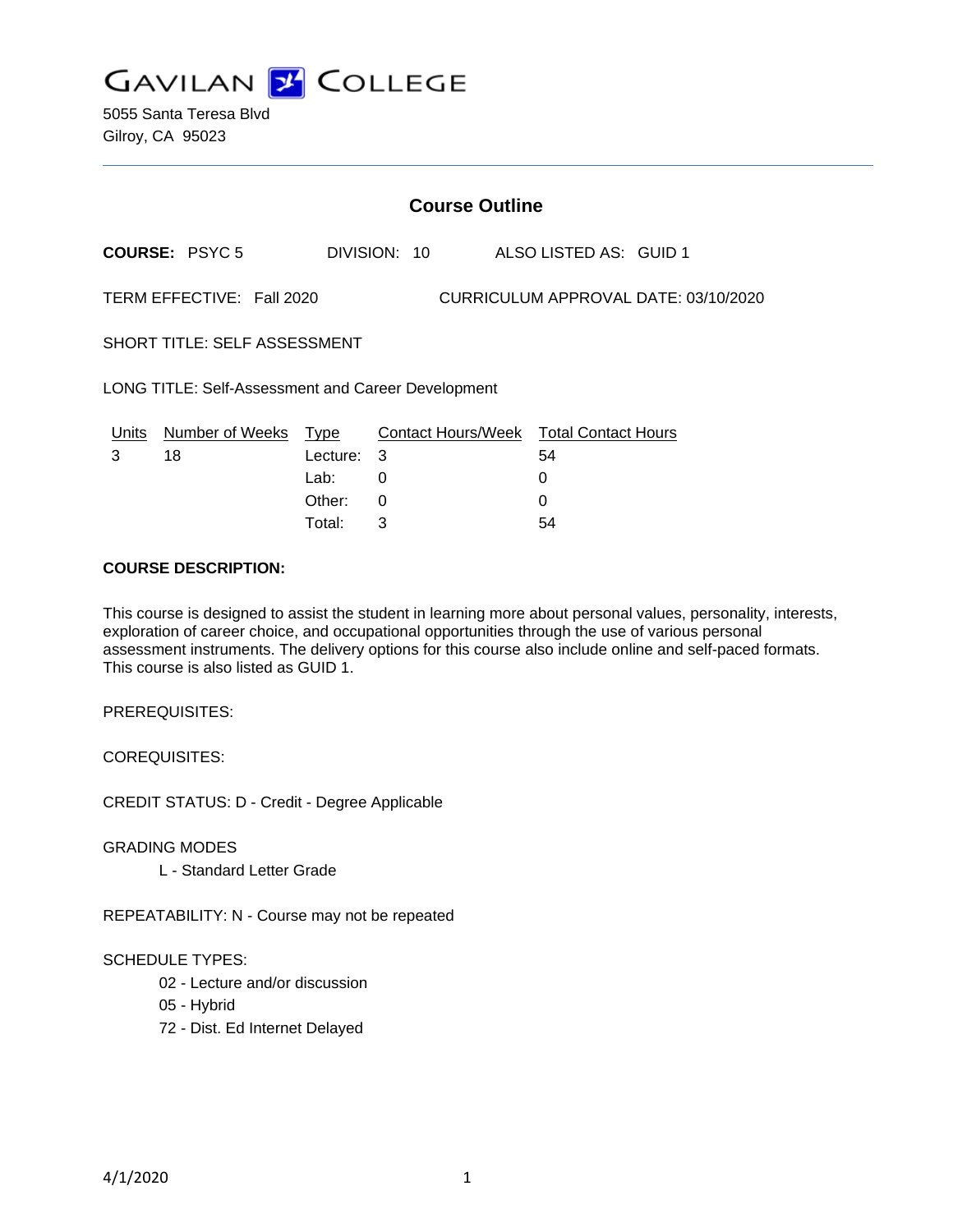## **STUDENT LEARNING OUTCOMES:**

By the end of this course, a student should:

1. Describe the developmental process of career decision making.

2. Examine and discuss the role of their self-concept; which includes personal and work-related values, personality interests, and skills; in order to make effective decisions.

3. Identify, locate, and utilize resources for engaging in career exploration and planning.

4. Integrate self-assessment results with resources and be able to analyze how internal (gender, ethnic, and cultural background, personal, psychological, etc) and external (work situation, economic factors, etc) factors influence career development.

# **CONTENT, STUDENT PERFORMANCE OBJECTIVES, OUT-OF-CLASS ASSIGNMENTS**

Curriculum Approval Date: 03/10/2020

6 Hours

Introduction to self-assessment and career development.

a) discuss Erickson's Developmental Stages and Maslow' Hierarchy of Needs and the

relationship to career exploration and planning; identify current status.

b)define Super's Stages of Career Development; identify current stage.

c)understand how personal motivations and aspirations

change over time.

d)describe the process and guidelines used in the career planning process.

12 Hours

Self Esteem and Readiness for Career Development.

a) identify self-esteem levels and attitudes that contribute to successful patterns of behavior b)

identify belief system and its impact on career development process. b)identify decisional attitudes; locus of control; and emotional intelligence c) develop success profile by identifying past

actions and influences. c) identify approaches and techniques for creating opportunities for success. d) understand personal strengths by identifying preferred learning styles, Gardner's Multiple

Intelligences, and Right/Left Brain Dominance e) define components of goal setting f) create a purpose and vision statement.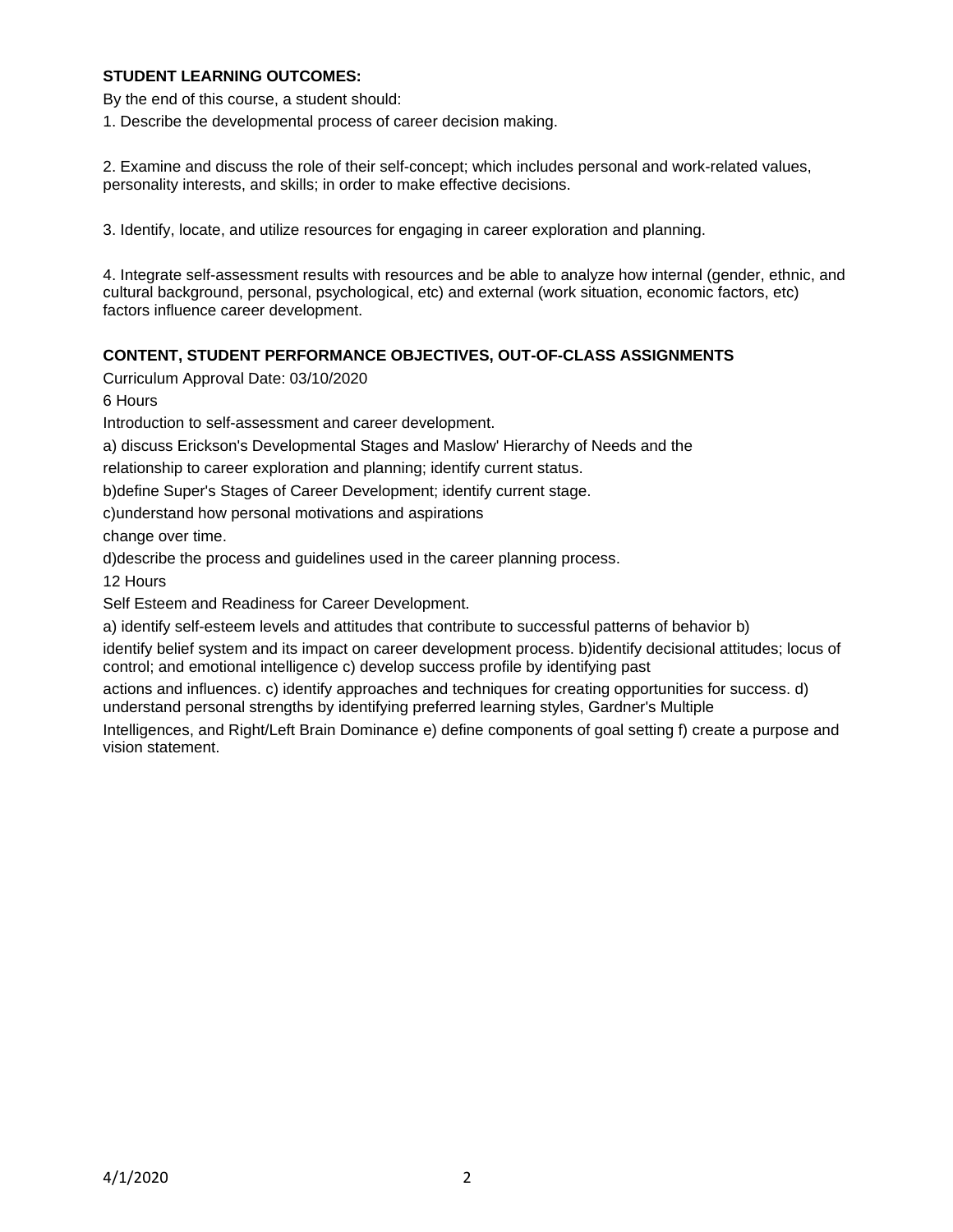16

**Hours** 

Self-Assessment for Self-Discovery

a) define and prioritize work and life core values b)discuss how values

motivate and meet needs c) describe family, cultural, religious, community, etc. influences on values and its affect on career decisions d) identify external and internal factors that contribute to

job satisfaction using Herzberg theory of motivation e) list differences in personality types f) explain personality type using a the Myers-Brigg Type Indicator, Kiersey Temperament, Holland Codes,

and/or True Colors g) recognize how personality type relates to career planning h) identify strengths and challenges for personality preferences i) identify occupational interests using Holland

Interest Environments, ACT job clusters, Worker Trait Groups, and/or Strong Interest Inventory j) match possible majors and career interests with personality preferences and interest inventories

k)discuss the importance of skills in career search l) define and identify skills through inventories, O\*Net, Occusort, and Microskills m) describe perception of own capabilities and skills confidence

levels n) match interest levels with skills confidence levels o) identify skills for development p) identify necessary core competencies and skills using SCANS, and other resources q) list

transferable skills and examples of how skill was used/developed r) synthesize information about self, identify patterns, themes, and similarities among assessment outcomes s) create personal profile

of personality, attitude, values, strengths, skills, and interests t) select possible careers based on knowledge of self u) recognize the inherent limitations of assessment instruments and

surveys

10 Hours

The World of Work

a) identify cultural norms, gender, equity issues, cultural diversity, ageism, and related factors that constrict, expand, and influence career options b)list

trends in the workforce that will impact career planning c)list changes in the work force and environment d) identify internal and external barriers, perceived or real, that can impact career

planning e) recognize confidence level required to mitigate barriers f) use web resources to research industries, emerging occupations, fastest growing occupations, trends, core competencies,

and labor market information. g) identify industry clusters projected to increase within 5-10 years. h) review education and training requirements for occupational goals i) develop career ladders with

salary projections j) investigate traditional and non-traditional career paths k)select career options based on the job market trends and needs

8 Hours

Integration of Self and World of Work

a) analyze congruency between self and work environments b)

align personal profile with career interests through life style evaluation c) research top career options and gather data using written and electronic resources d) conduct career interview with

professionals e) compare reality of job duties and responsibilities with research f) discuss lifelong learning, flexibility, and adaptability as necessary traits for on-going career success g)

describe and explore own decision-making process h) apply alternate decision-making models to career search i) identify barriers and strategies to mitigate challenges to decision-making j) apply goal

setting strategies to career choice k) develop career and training plan that supports career decision l) identify support network

2 Hours

Final

Exam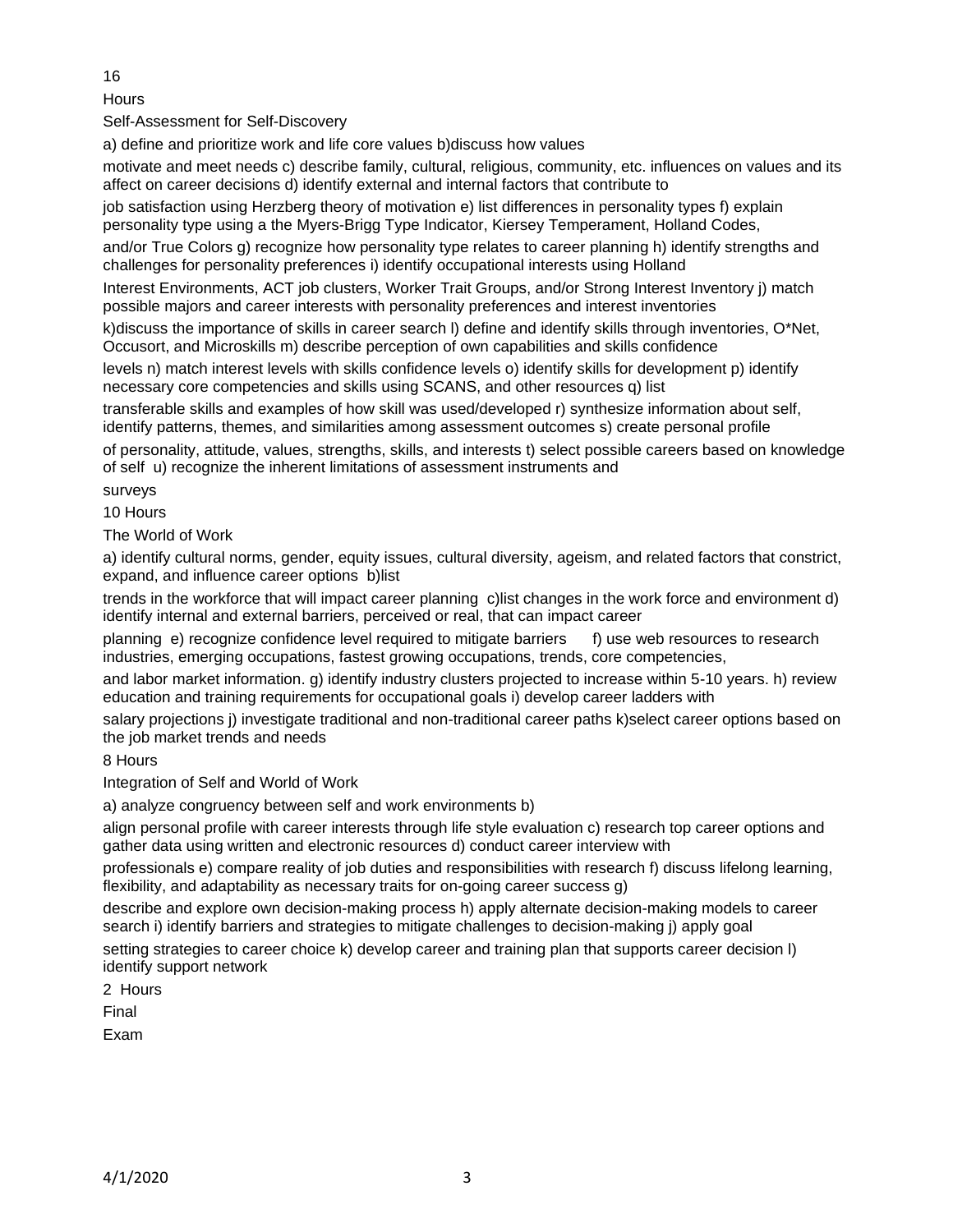# **METHODS OF INSTRUCTION:**

Lecture, small and large group activities, discussions, demonstrations, research, written evaluations, exams, surveys, project, portfolio and web searches.

#### **OUT OF CLASS ASSIGNMENTS:**

Required Outside Hours: 108 Assignment Description: Required Outside Hours: 108 Assignment Content Description:Outlined in the Course Content area Required Outside Hours: 108 Assignment Description: 12 Hours Introduction to self-assessment and career development. Assignments: Read appropriate chapters in text. Complete related assessments and assignments. Review relevant resources. Complete Journal and/or quiz. 24 Hours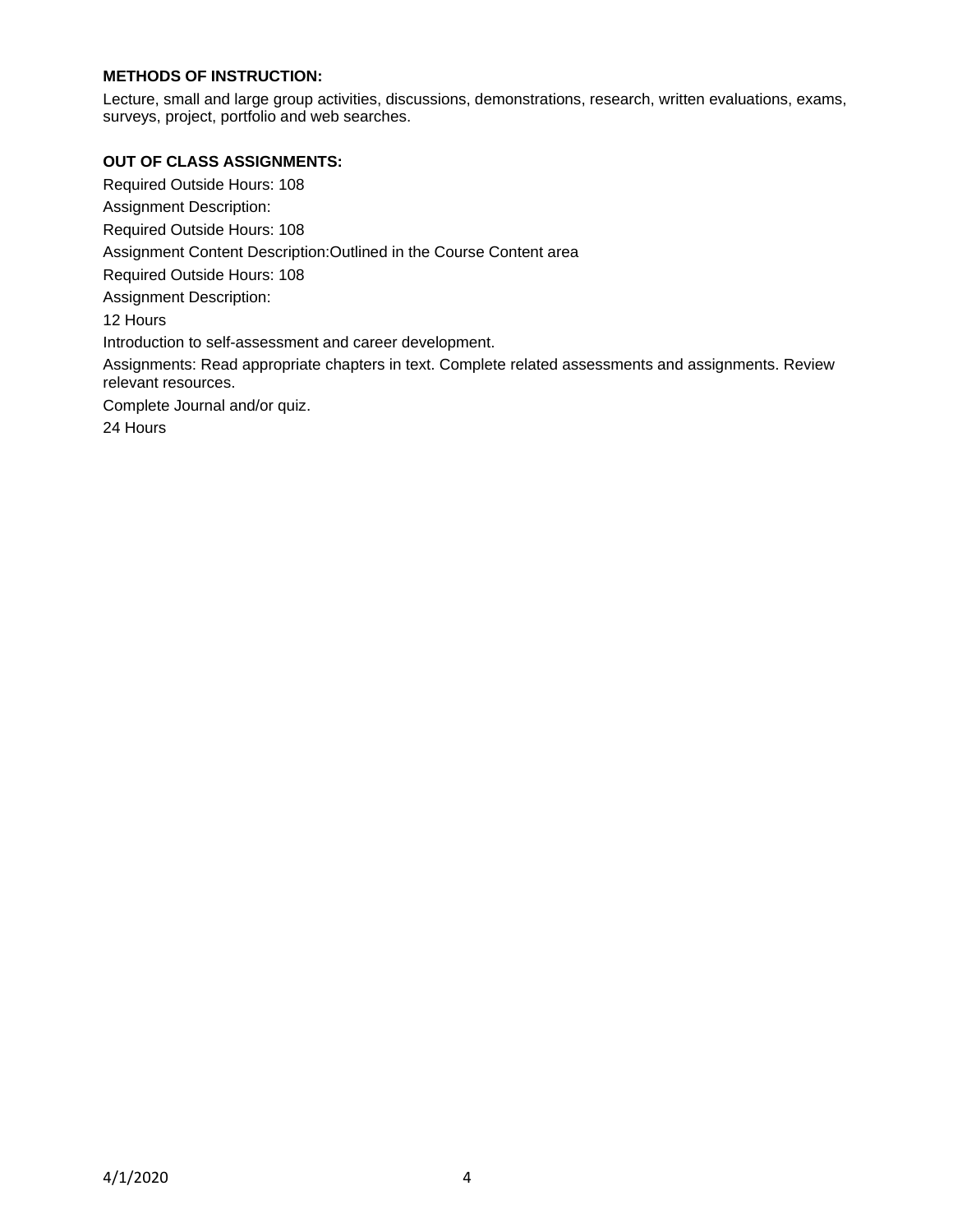Self Esteem and Readiness for Career Development.

Assignments: Read appropriate chapters in text. Complete related workbook assignments. Review relevant resources. Complete Journal and/or quiz

32

**Hours** 

Self-Assessment for Self-Discovery

Assignments: Read appropriate chapters in text. Complete related assignments. Review relevant resources. Complete Journal and/or quiz. Complete assessment inventories, surveys, and

profiles.

20 Hours

The World of Work

Assignments: Read appropriate chapters in text. Complete related assignments. Review relevant resources. Complete Journal and/or quiz/exam

16 Hours

Integration of Self and World of Work

Assignments: Read appropriate chapters in text. Complete related assignments. Complete an Informational Career Interview. Create an educational or training plan. Review relevant resources. Complete Journal and/or quiz.

4 hours: text review - preparation for final

# **METHODS OF EVALUATION:**

Writing assignments Percent of total grade: 20.00 % 20% - 25% Written homework; Reading reports; Essay exams; Term papers Problem-solving assignments Percent of total grade: 15.00 % 15% - 20% Homework problems; Quizzes; Exams Skill demonstrations Percent of total grade: 10.00 % 10% - 20% Class performance; Performance exams Objective examinations Percent of total grade: 10.00 % 10% - 20% Multiple choice; True/false; Matching items; Completion Other methods of evaluation Percent of total grade: 15.00 % 15% - 25% Informational Interview, Educational Plan, Assessment Surveys

### **REPRESENTATIVE TEXTBOOKS:**

Verified by:D. Young. Required: Sukiennik, Raufman, Bendat. The Career Fitness Program 11th edition. Pearson, 2016, or other appropriate college level text.. ISBN: 10:0-13-276233-1,2016.

Recommended Other Texts and Materials

OER: Self-Assessment & Career Development Created by Graciela Martinez and Elizabeth Shaker - Adapted by Rosa Rivera Sharboneau - May 2019